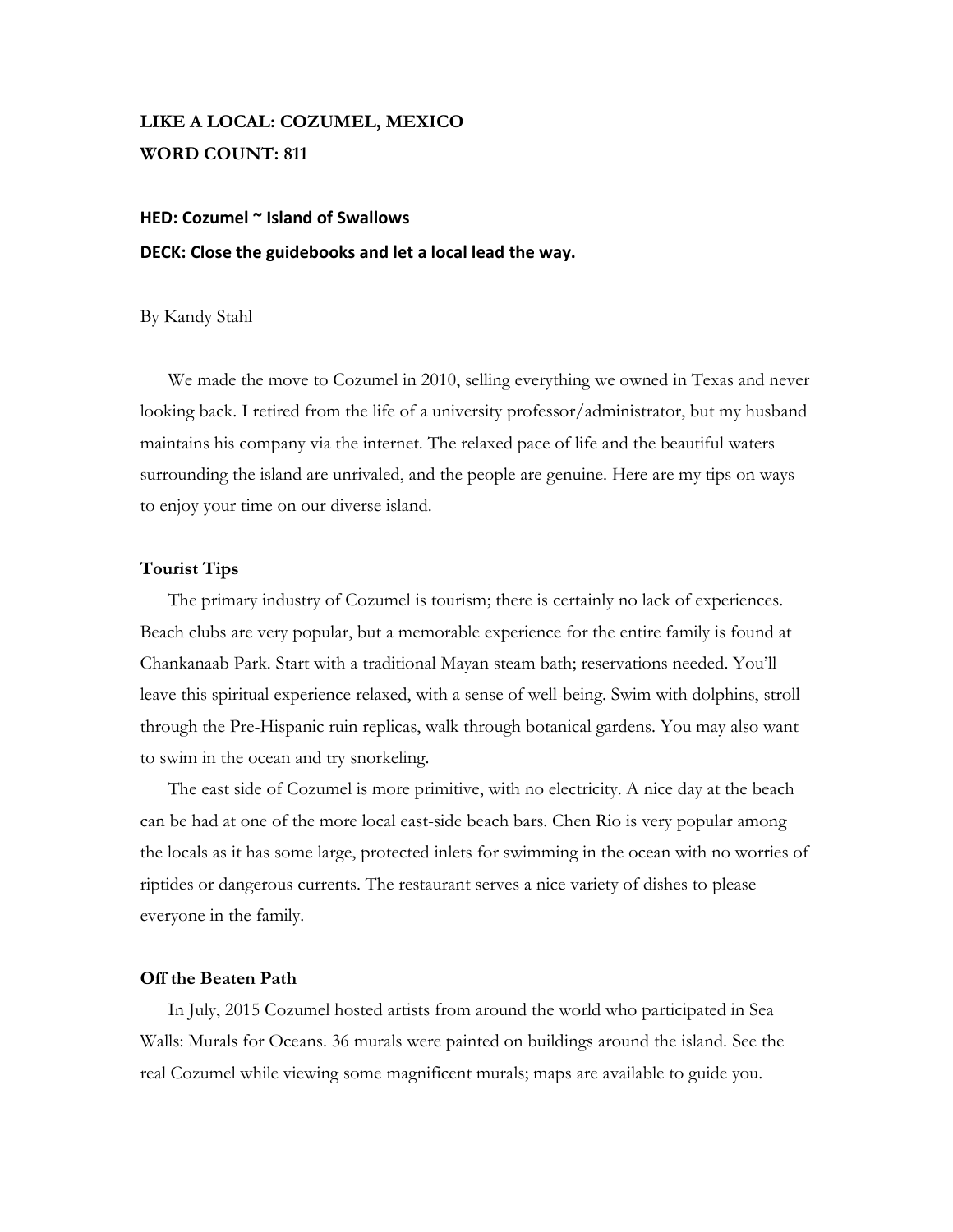Alternatively, you could sign up for the Cozumel Bar Hop. This tour has a guide who shares the history of Cozumel as you travel from the west to the east side. Stop at four different beach clubs and have a free shot of their signature drink. But, don't feel like you must consume alcohol. If you want to eat, each has a nice menu. This is a nice way to see the "wild side" of the island.

#### **If It's Free, It's For Me**

Benito Juarez Park is in the heart of downtown. Recently renovated with water fountains, benches and trees, there is shopping all around if that strikes your fancy, and there are loads of wonderful restaurants. This park is great for people-watching, relaxing and having a great time.

#### **How Not to Look Like a Tourist**

Oh my goodness … do not walk around with a balloon hat on your head from a popular bar! We call that the "tag and release program;" you're tagged with balloons so all the shops you pass spot the tourist! The other dead give-away, especially for women, is walking around town wearing your bathing suit and maybe a cover-up. The same goes for men in their swim trunks or Speedos. If you wouldn't do it at home, don't do it in Cozumel.

#### **Eat Around the Town**

Fear not the street vendors! For a uniquely Mexican dish, try the esquites (Mexican corn salad). The churros are divine if you want something a little sweeter. And, if you have the chance to eat the cochinita, do it! As for a really local restaurant, it has to be Otates. Great tacos, frijoles charros especial (you'll be spoiled for life), guacamole and pozole (a wonderful soup) are all memorable.

### **Whatever you do, don't \_\_\_\_ .**

Don't be afraid to try your Spanish. The locals appreciate the effort and will often politely correct you. Mispronunciation could be mildly embarrassing, but it's great to make the effort. Example: cocina (ko-seen-a) means kitchen. Pronounce it as ko-cheen-a and you just said something about a girl who gets around. Not likely what you meant, I'll bet.